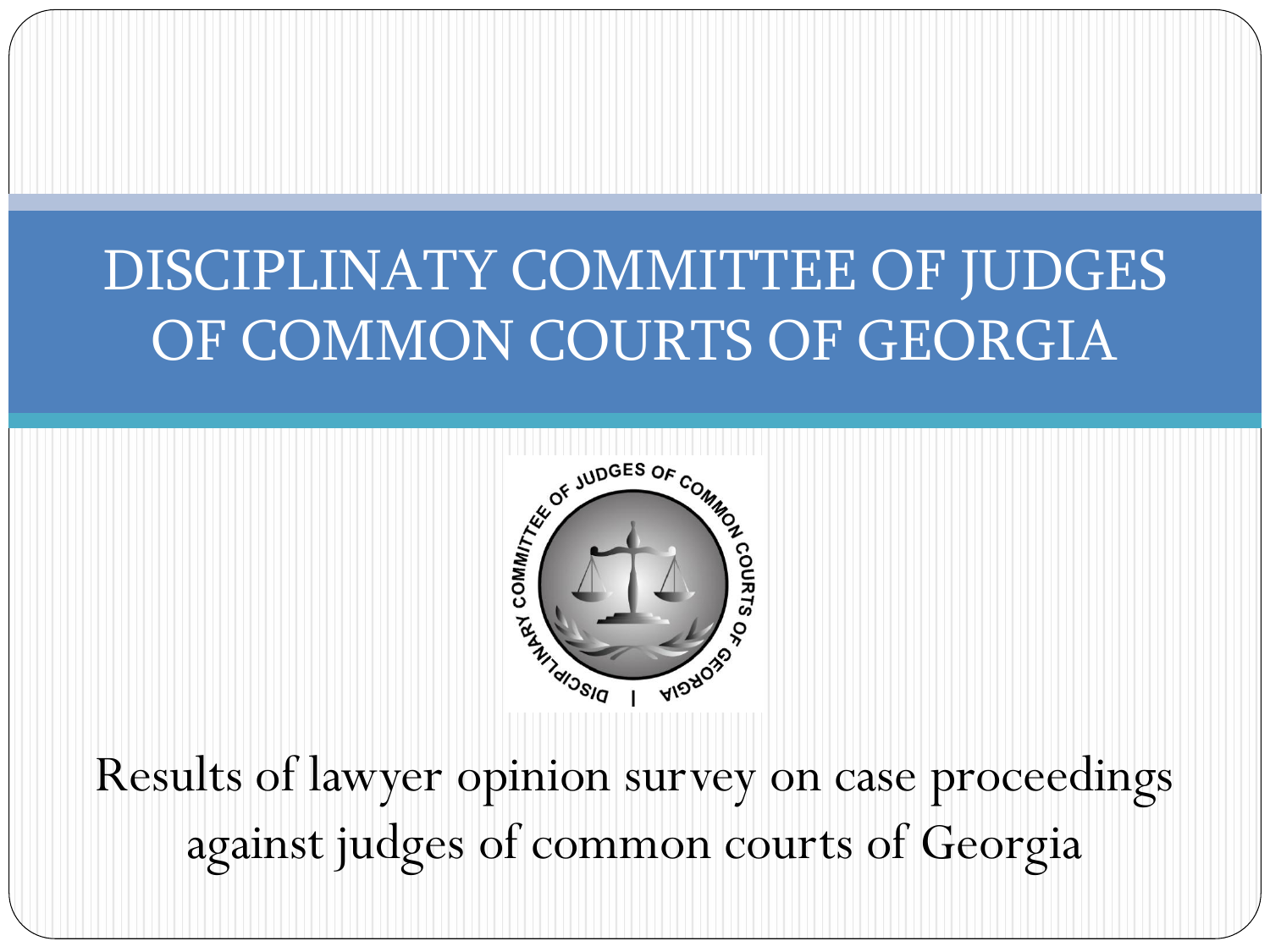### **Lawyer opinion survey on Disciplinary case proceedings**

The opinion survey was conducted upon the initiative of lay members of Disciplinary Committee of Common Courts. 173 lawyers took part in the survey, which responded to the questions according to preliminary questionnaire.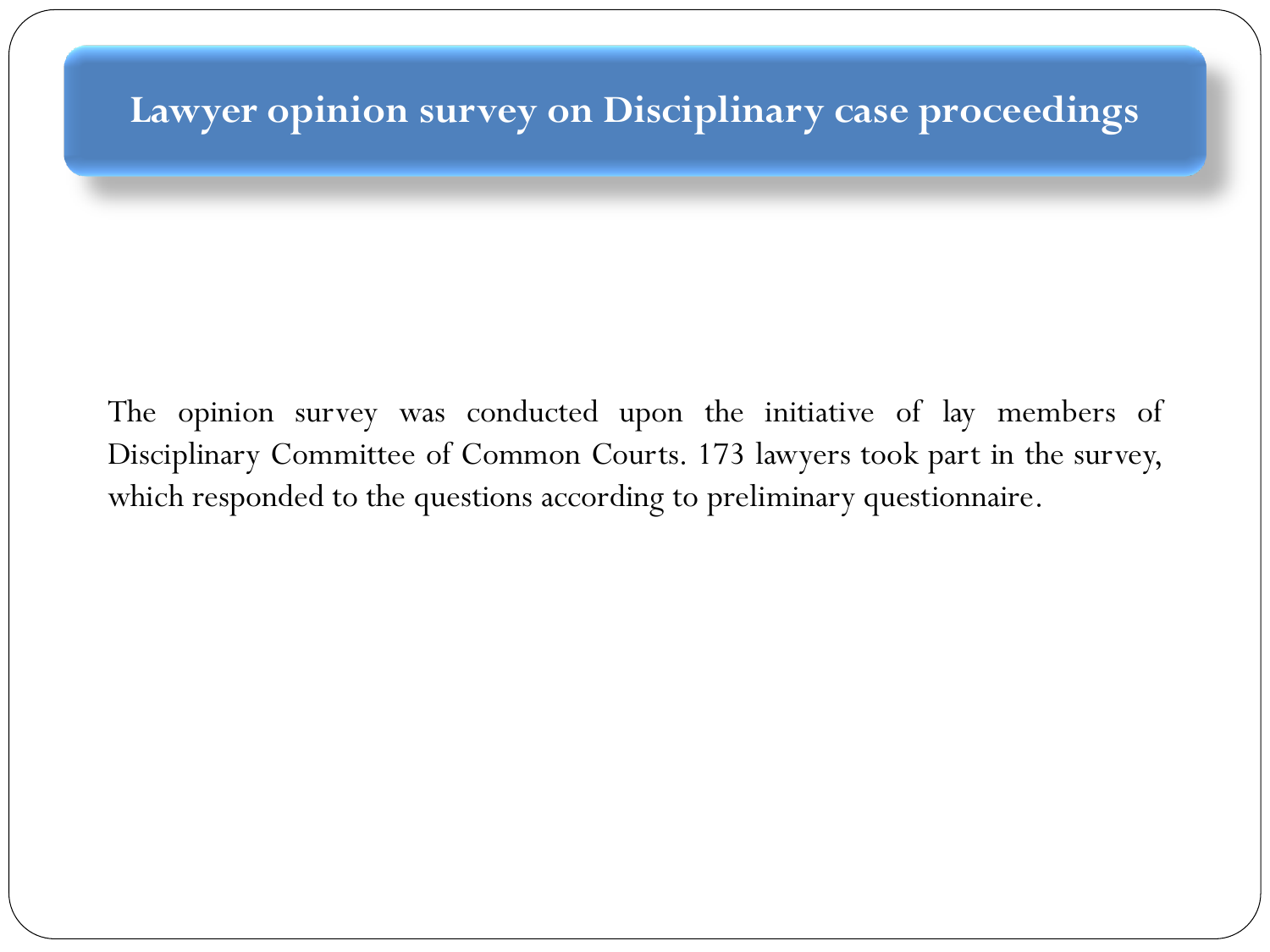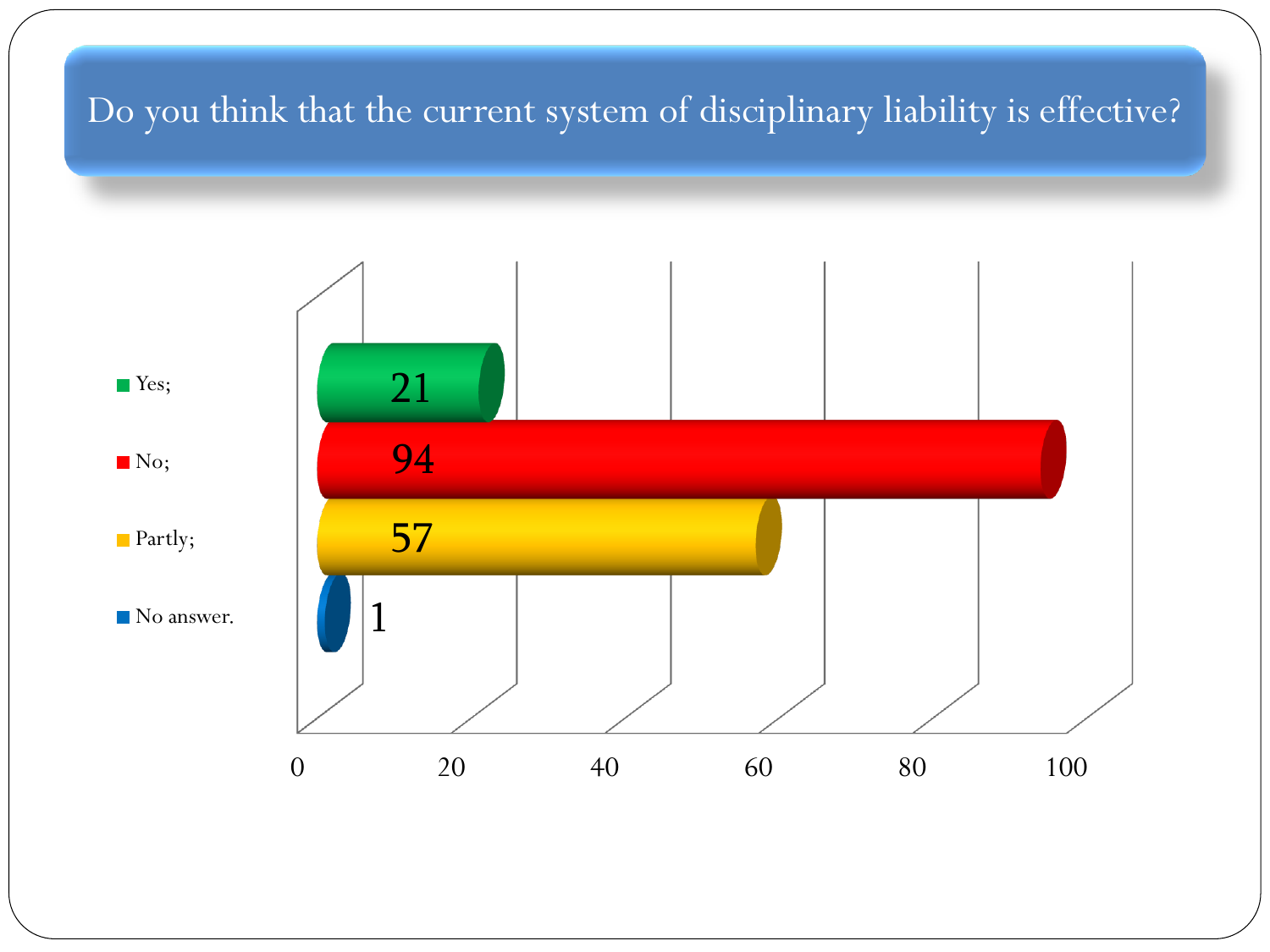# Which of the following problems do you think really characterizes the current disciplinary system:

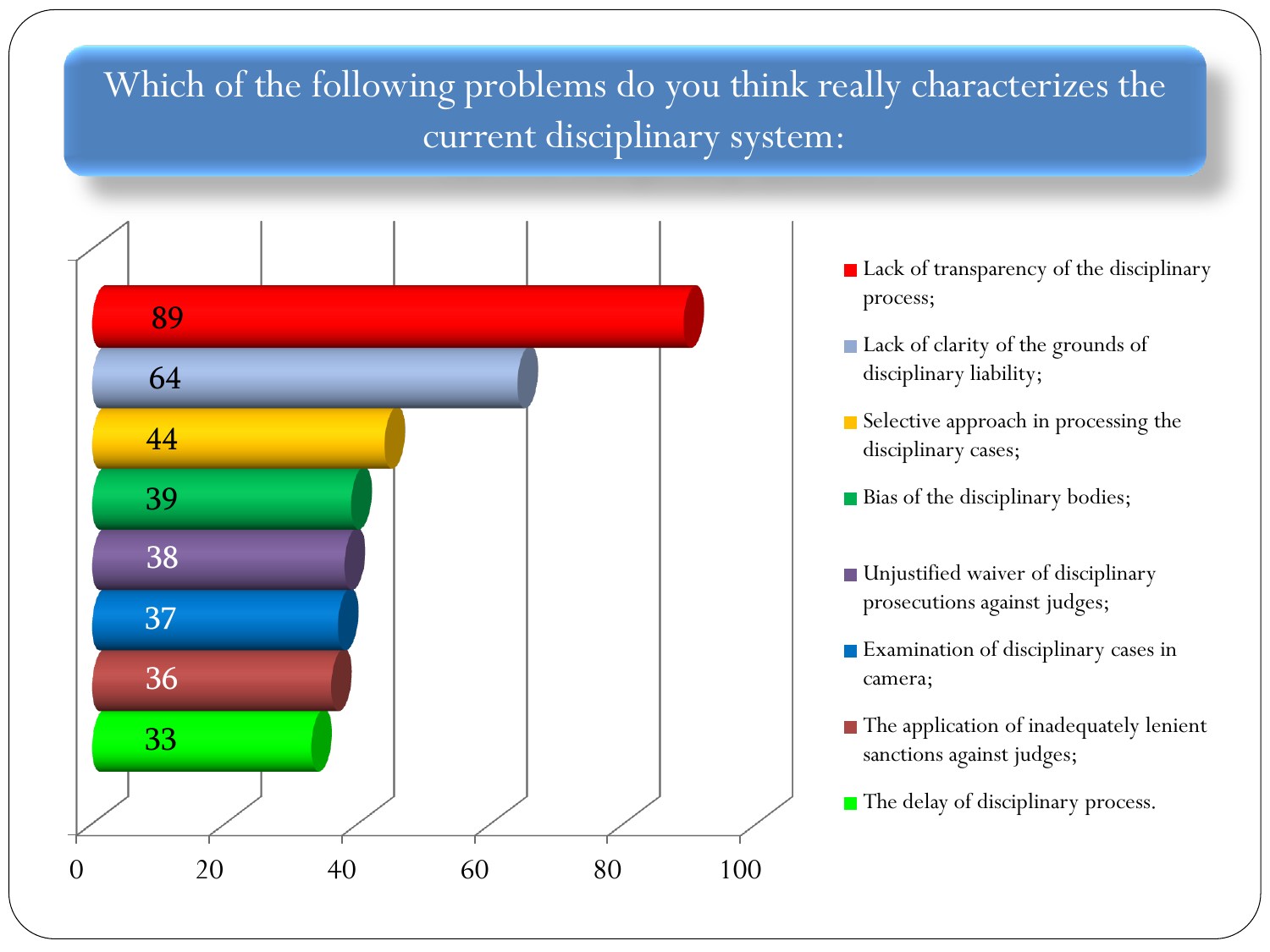### What is the real problem for the disciplinary proceedings?

#### **Comments from individual respondents:**

- Lack of information provided to the author of the complaint;
- Practice (what sanctions are applicable to judges for which conduct);
- Ineffective functioning of the disciplinary process;
- Impunity syndrome;
- Radical reorganization of the High Council of Justice.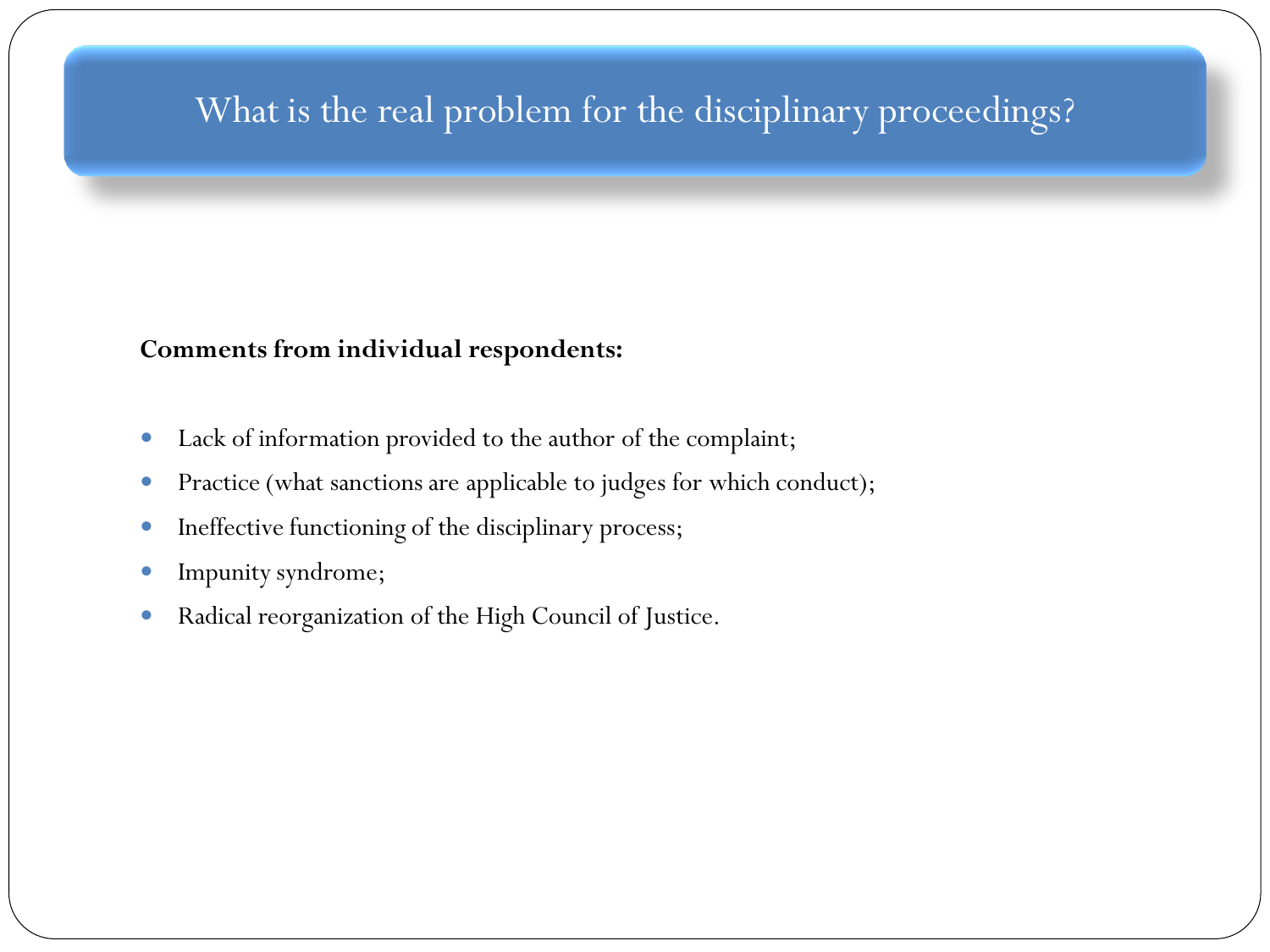# What disciplinary offences do you think can be added to the current list of violations?

- The use of judicial office for obtaining unjustified advantage for oneself or other;
- Refusal of the judge to disqualify himself, when he was aware of legal grounds of disqualification;
- Absence from the work, lateness, or leaving without objective reasons, which resulted in serious hampering of court's work;
- Interference into the work of another judge;
- Spending court resources for personal benefit.

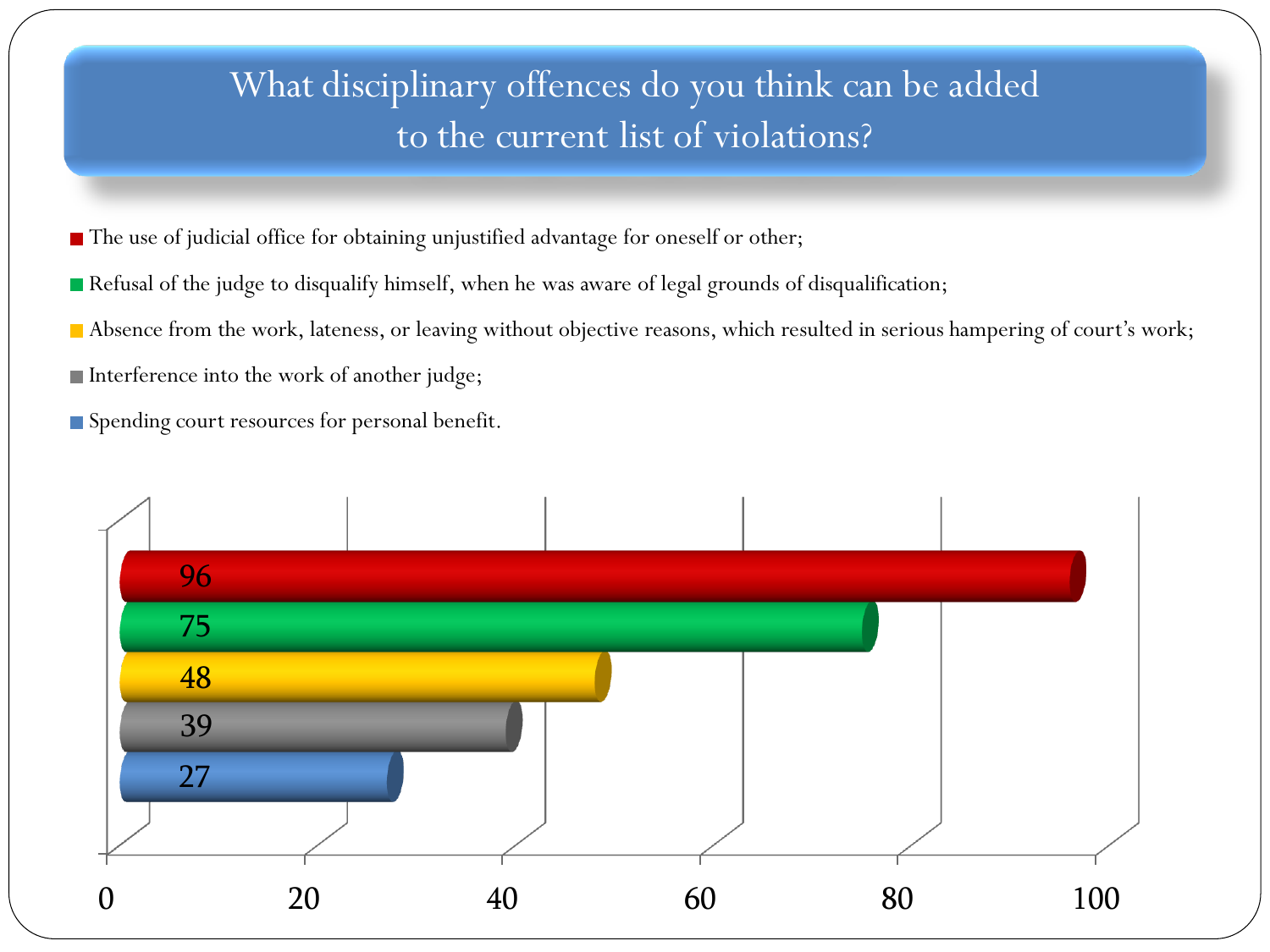# What disciplinary offences do you think can be added to the current list of violations?

#### **Comments from individual respondents:**

- The adoption of subjective, biased and one-sided decision by the judge, e.i. illegal decision due to loyalty towards someone;
- Judges should be financially responsible, if their decisions brought damaged to a party;
- Discrimination of a party to the proceedings or any other type of disrespect;
- Unjust application of fines against participants of the trial;
- New standards of judicial liability should be introduced.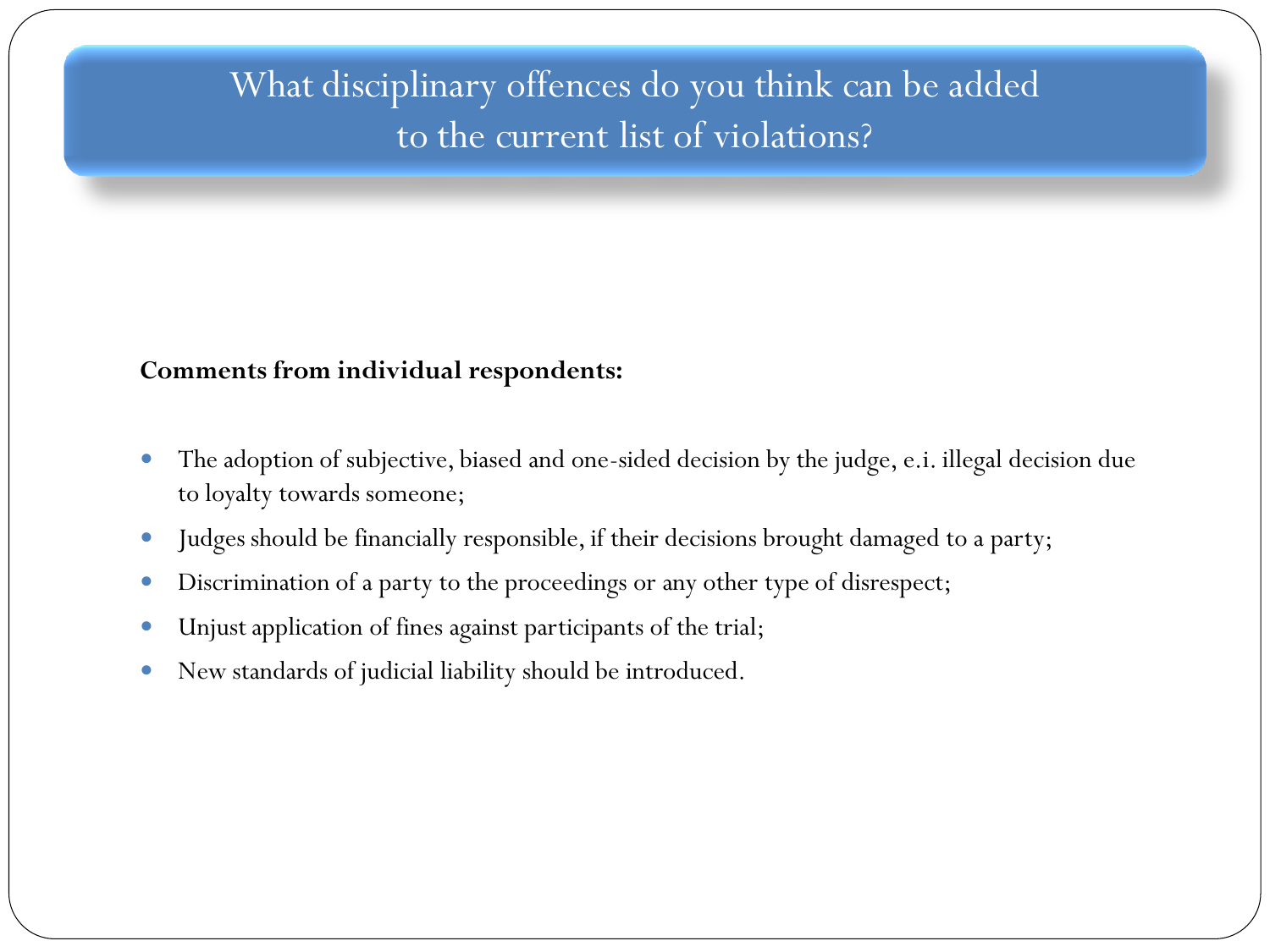## Which of following disciplinary offences are more frequently encountered?

- **Unjustified delay of the cases;**
- Showing bias during the consideration of the case by the judge;
- Showing prejudice or preliminary view by the judge during the exercise of judicial function;
- Conduct unsuitable for the judge, which undermines the reputation of the courts or trust towards judiciary;
- Communication with the parties or interested persons in violation of the law;
- **Failure to fulfill or undue fulfillment of judicial duties;**
- Undue/disrespectful treatment of the parties to the proceedings or public;
- Activity incompatible with judicial function.

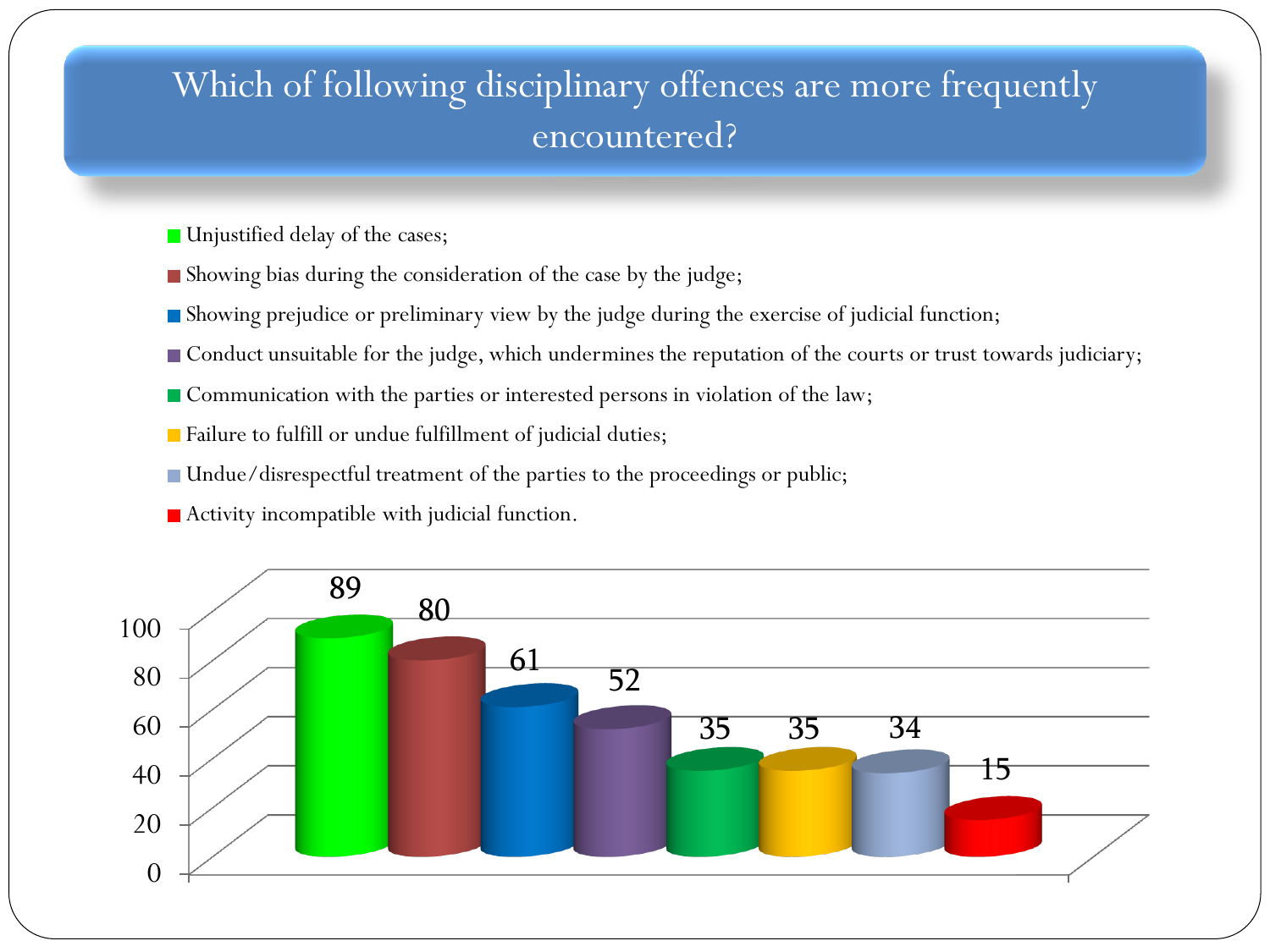## Can a violation of law during handling of the case by the judge constitute a disciplinary violation and in which cases?

- If the violation of the law is clear and established by superior court or ECHR;
- If is committed intentionally;
- If the judge intentionally violates the right to fair trial;
- If the judge shows clear bias;
- If the judge shows patent unprofessionalism/incompetence;
- If is committed with intention or gross negligence;
- **If is committed repeatedly/systematically;**
- If the judge did not perform an act mandated by law;
- If it damages the right and legal interests of the parties;
- If the judge exceeded the authority granted by law;
- $\blacksquare$  If the judicial decision is deprived of reasoning mandatory by law;
- If it harms the prestige and reputation of the judiciary;
- If the violation can not be remedied by the same or superior court;
- In no case.

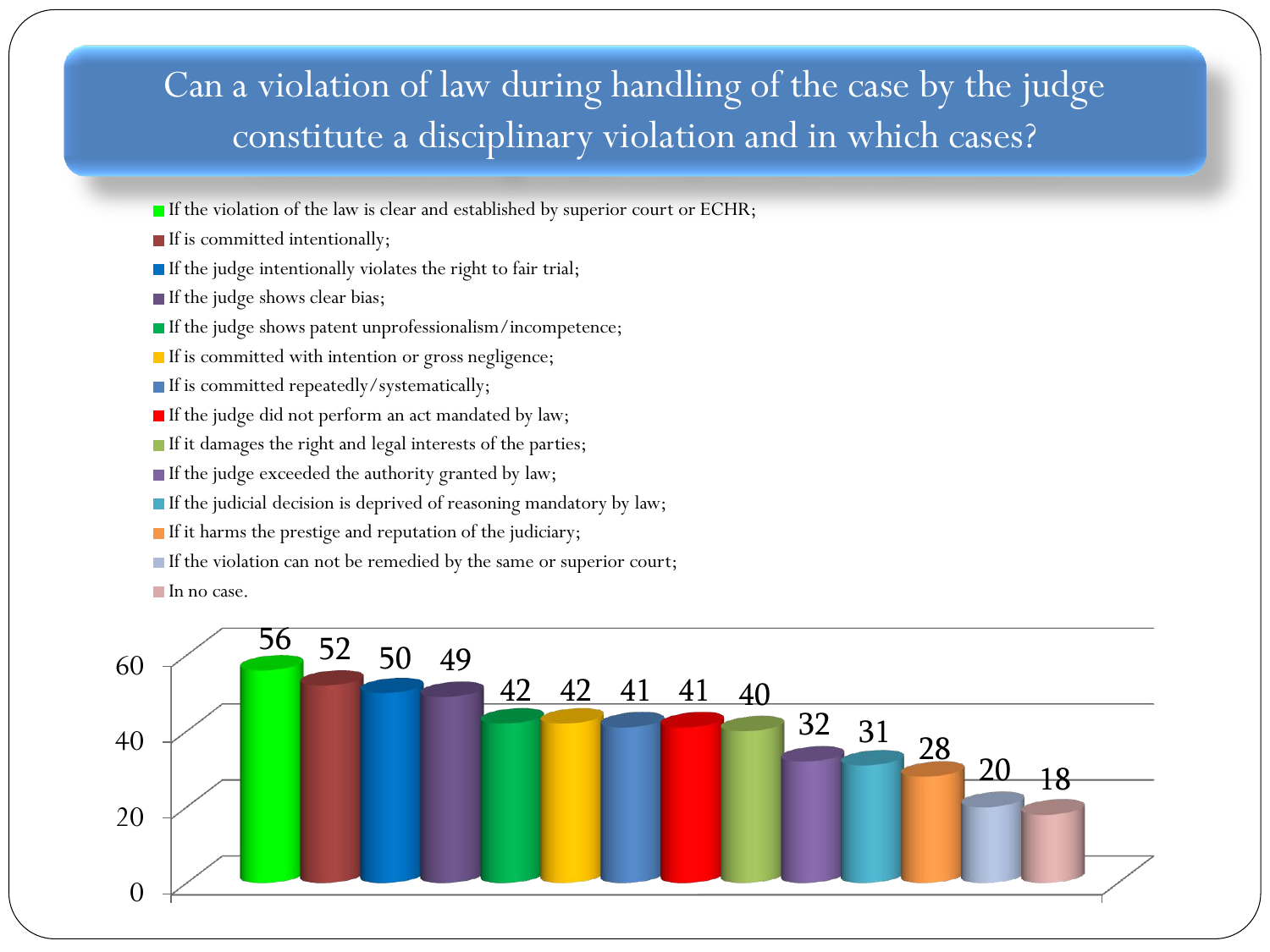# Who must perform preliminary examination/inquiry of probable disciplinary offence?

A special unit existing in High Council of Justice exercising independent and impartial investigation/examination;

- **High Council of Justice;**
- **Member of High Council of Justice;**
- Staff member of High Council of Justice;
- No answer.

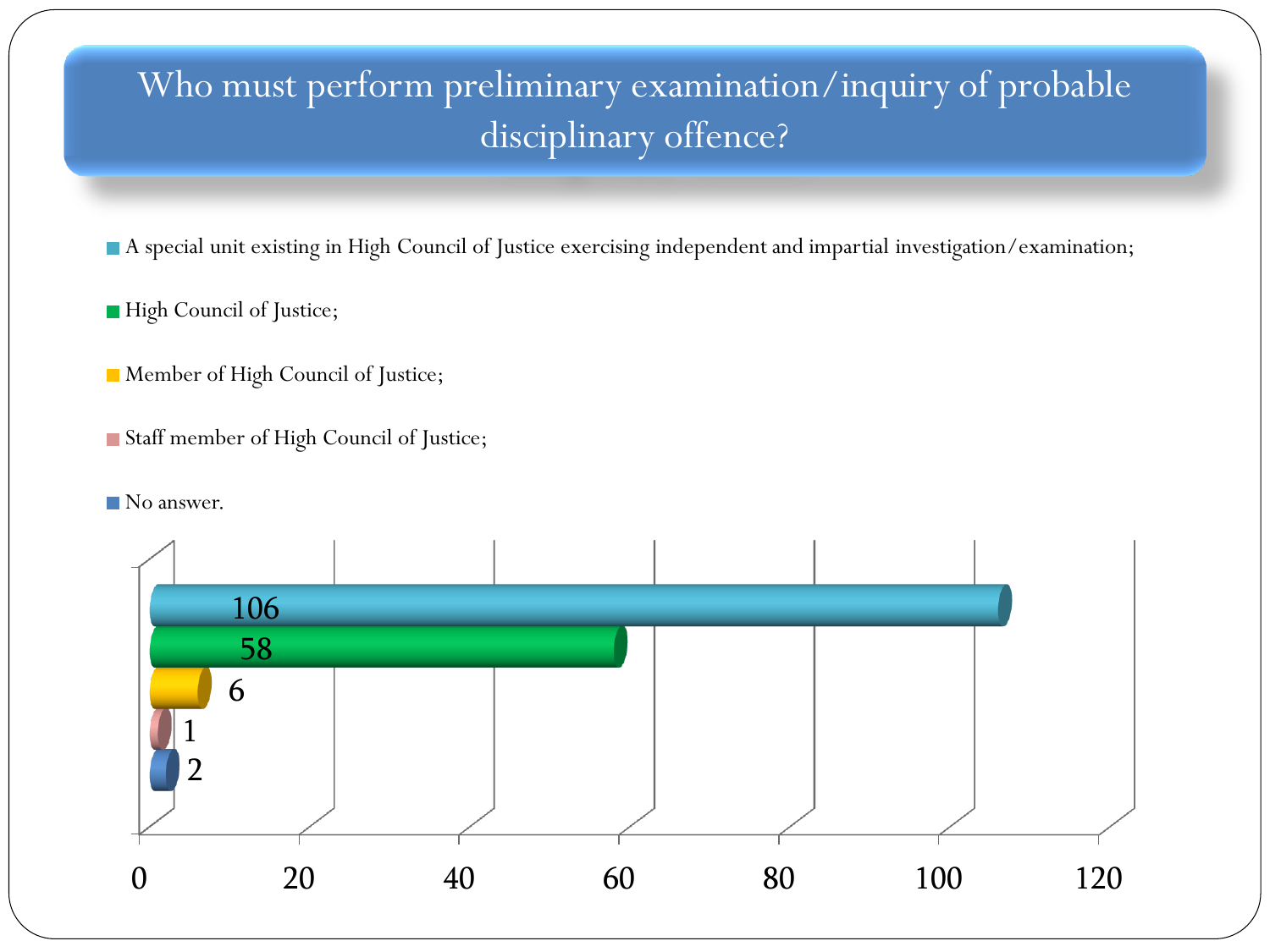What should be the maximum time frame for the completion of preliminary examination/inquiry of the disciplinary case?

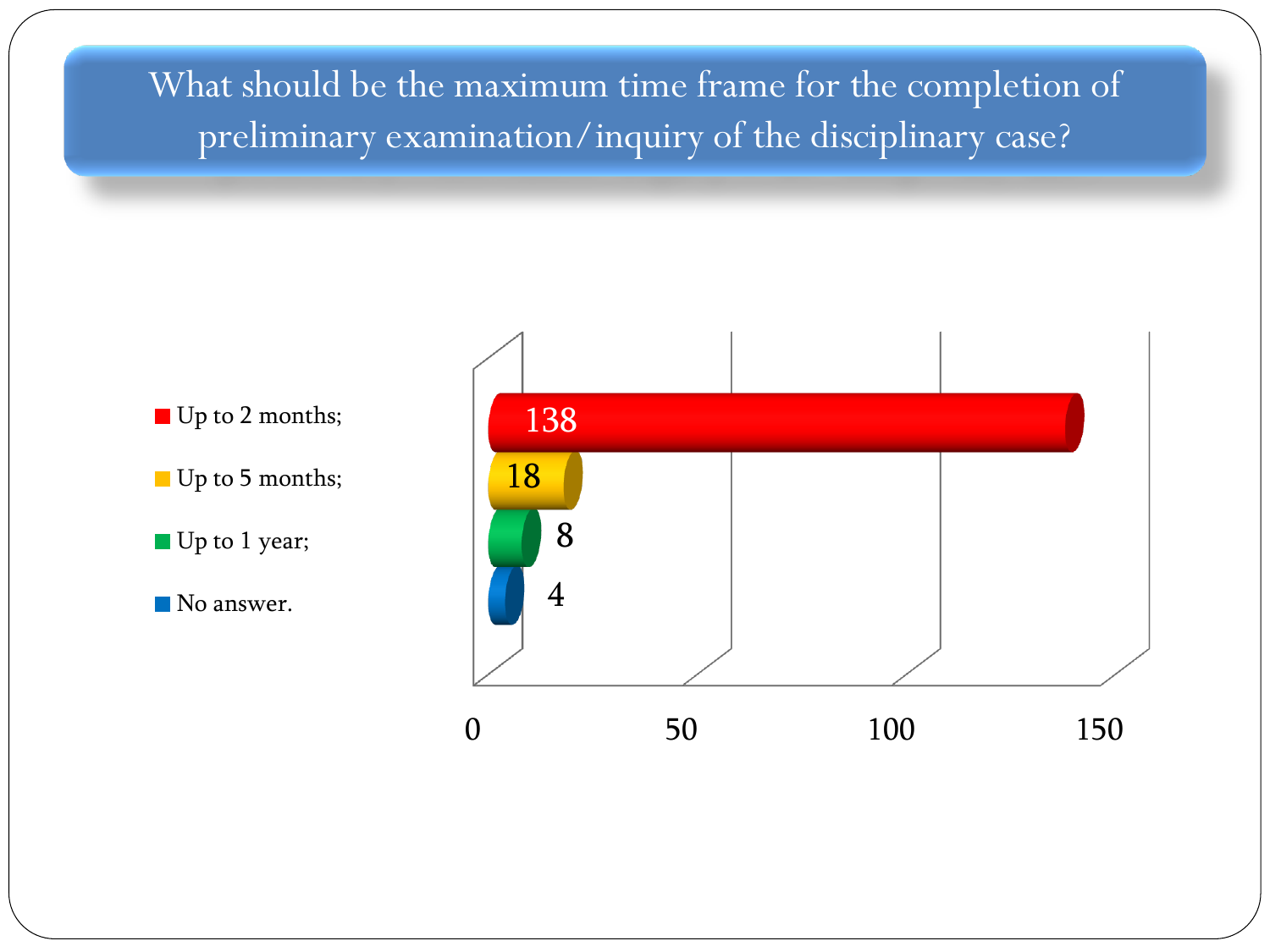### Sessions of disciplinary committee and disciplinary Chamber should be:

#### Public;

As a rule, public, but can be closed upon request of the judge;

**Public only if requested by the judge;** 

■ Closed;



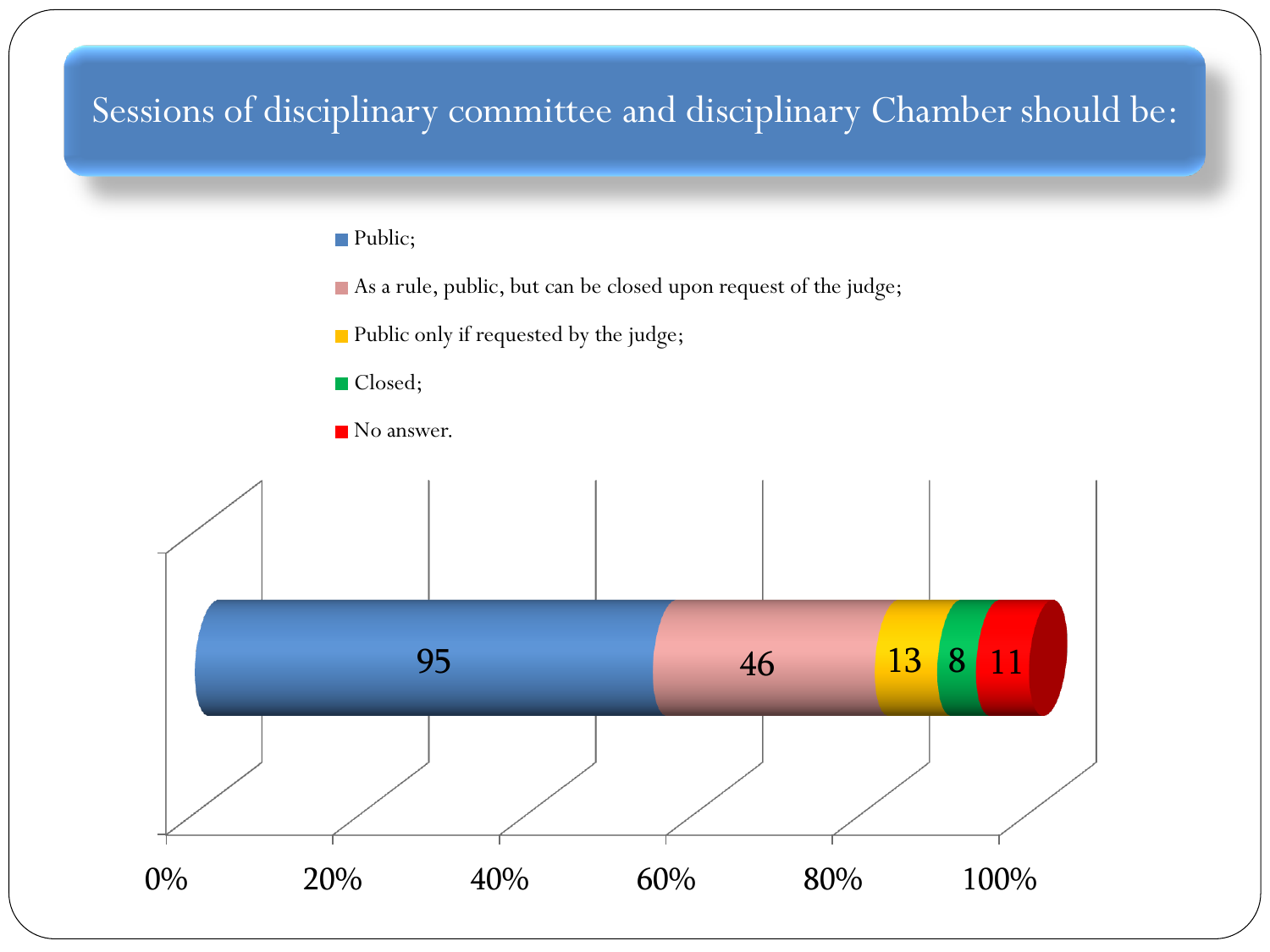# Decision of High Council of Justice dropping disciplinary prosecution against a judge should be public:

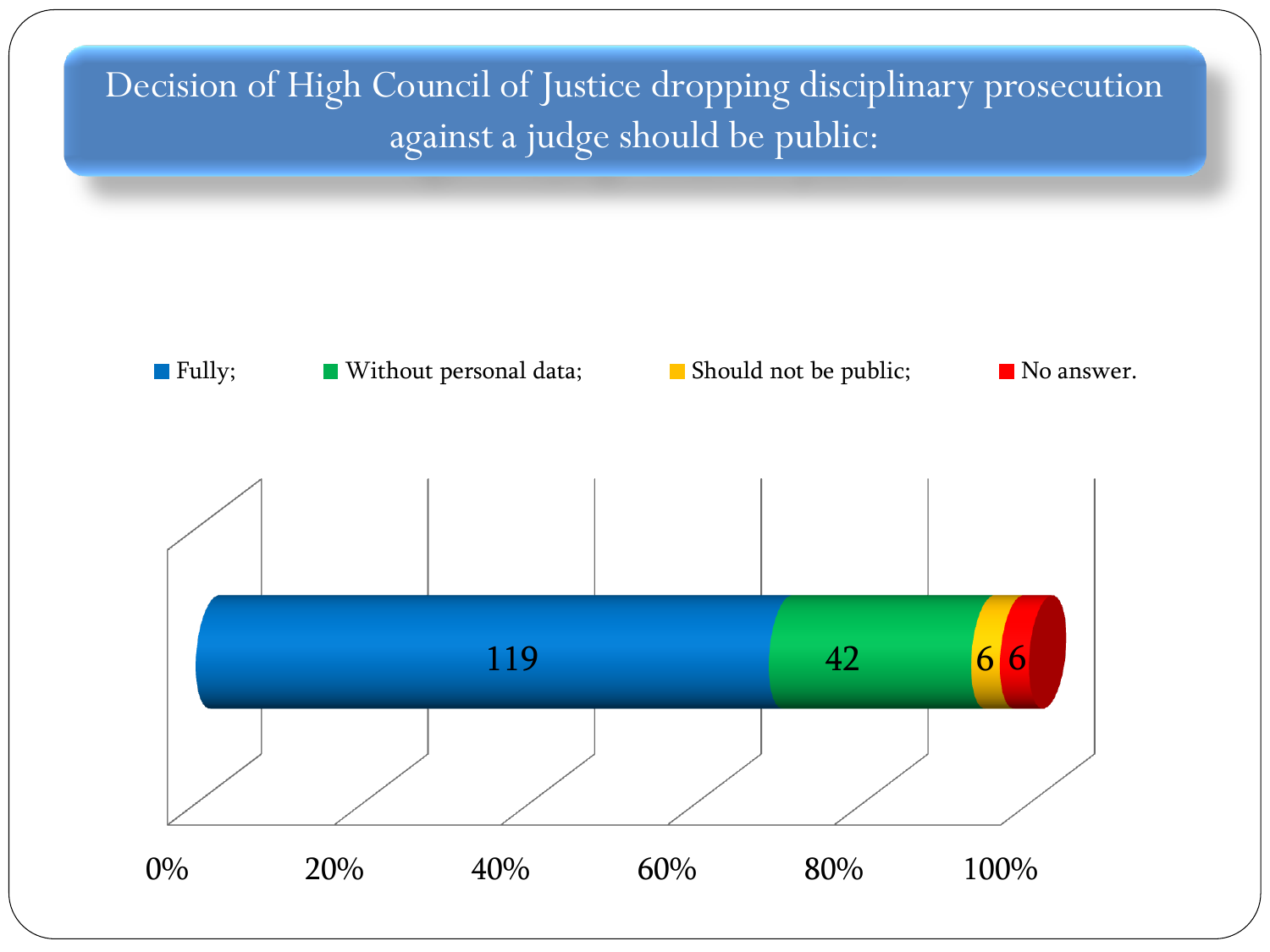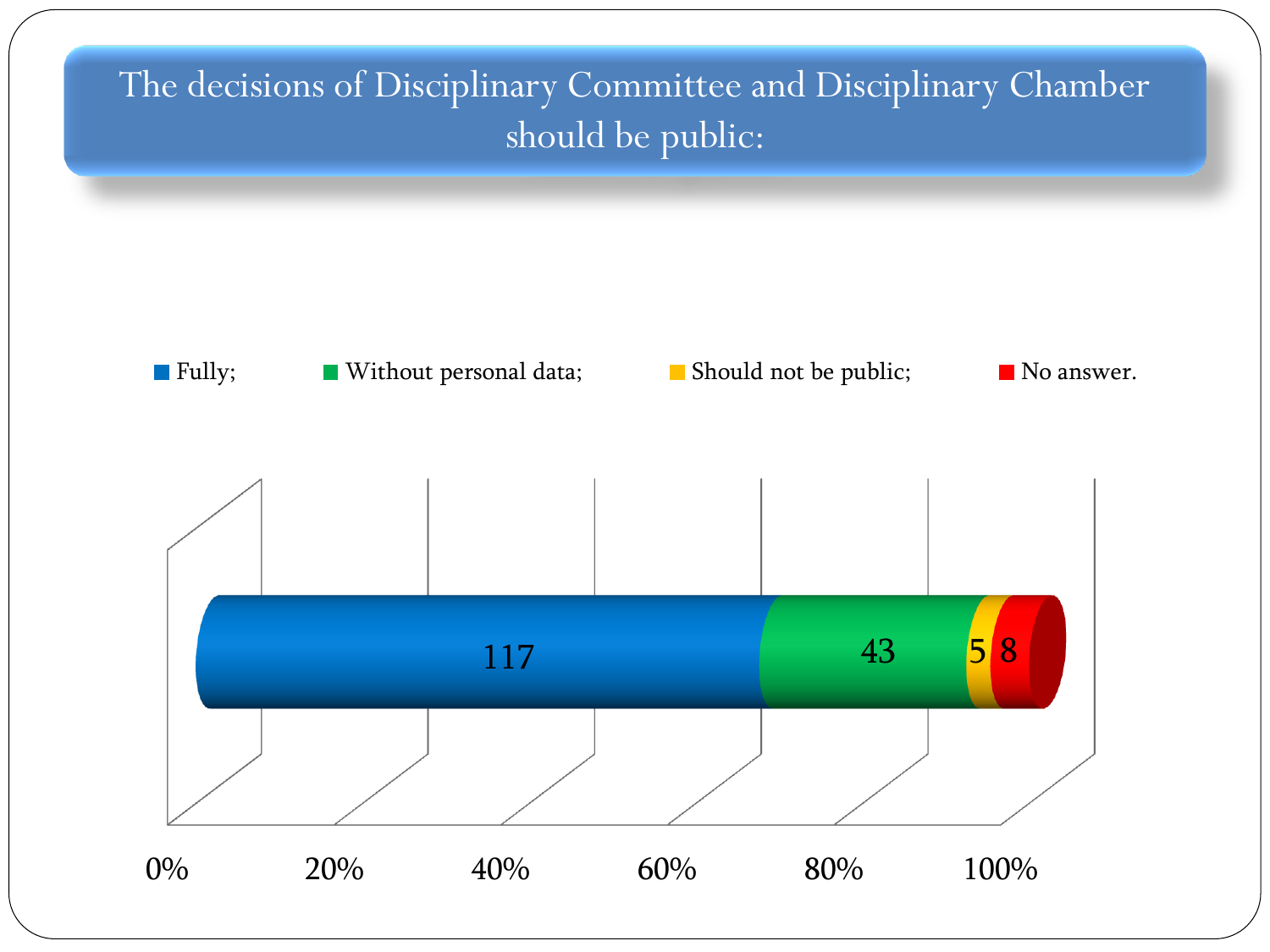# What other problems do you see in the judicial disciplinary case proceedings and what improvements would you recommend?

### **Individual comments from the respondents**

- Tolerance should not be a policy;
- The cases should be processed openly, all decisions must be public except for special cases; Besides parties should have the opportunity to express and justify their positions;
- Disciplinary proceedings are mainly politicized;
- Judge should be objective and impartial;
- After the reversal of every tenth decision of the judge on appeal, a disciplinary prosecution should be initiated to established lack of competence of the judge;
- There is some sort of syndrome of impunity;
- The judges who are deprived of independence should be removed from judiciary;
- Disciplinary case processing should be carried out lawfully and impartially;
- I which the judges did not show no irony, mocking and rudeness;
- The cases heard by each judge should be reviewed. For judges who used to render illegal decisions is impossible to suddenly become law abiding;
- The proceedings are closed and conducted under excessive secrecy;
- Independence and improvement of professional qualification;
- I wish number of disciplinary cases to be brought to minimum;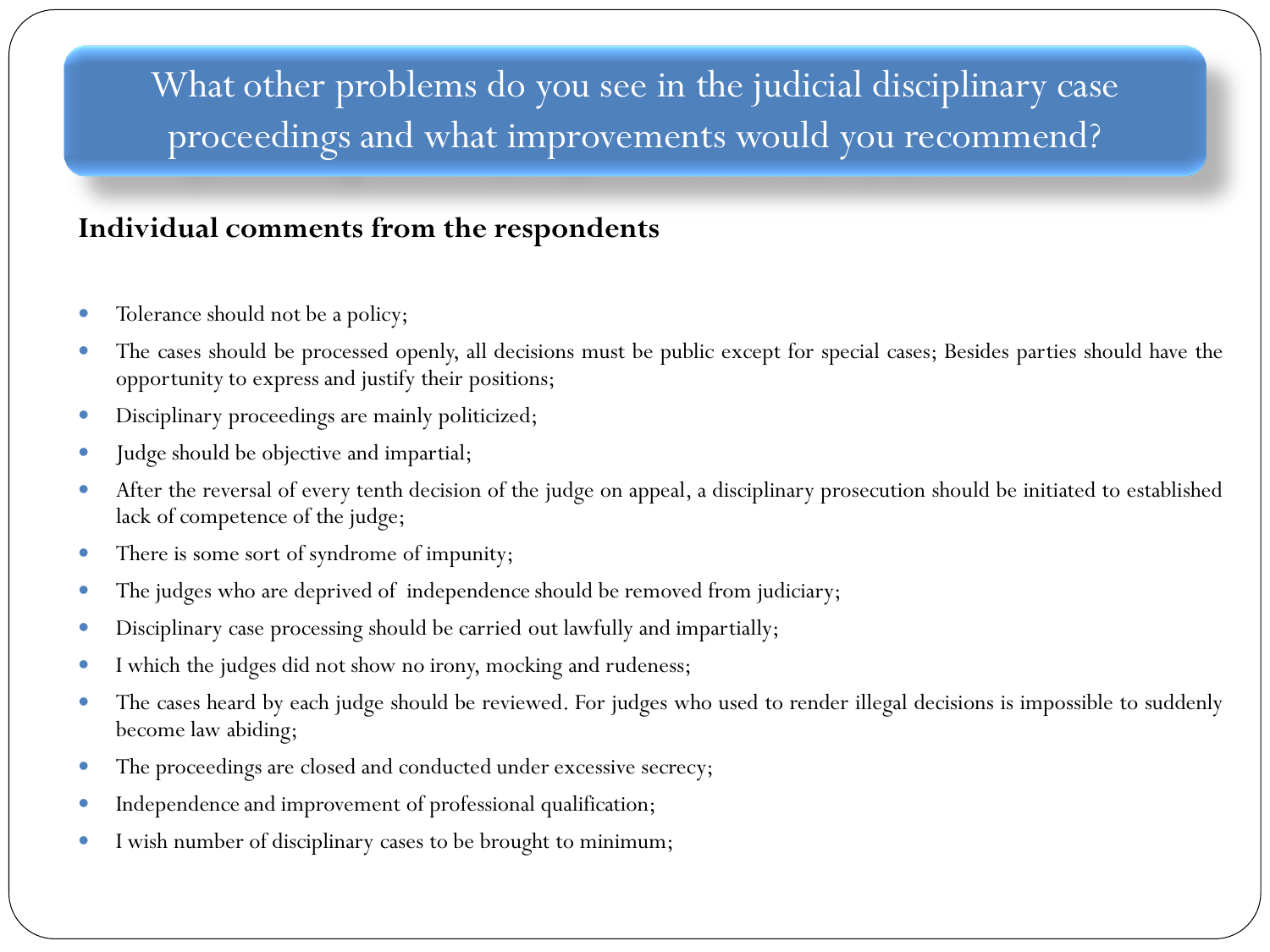# What other problems do you see in the judicial disciplinary case proceedings and what improvements would you recommend?

### **Individual comments from the respondents**

- Those judges who were sentencing the innocent defendants should be punished;
- I wish the creation of such disciplinary mechanisms which will reduce to a minimum the extent of influence of "interested persons";
- Rejection of challenges, delay of cases;
- Main problem is the abuse of time;
- I wish more contact from judges side and more sense of responsibility towards their obligation;
- There should be no pressure and humiliation towards lawyers and parties;
- We have received no response to our complaints. The response was that the Council should confirm the decision of its members. The Council has no time limits. In other words the decision on disciplinary cases is inaccessible to the author of the complaint;
- The authors of the complaint are ignored in the disciplinary case proceedings. Frequently, the complaints against judges are shelved and the judges are blackmailed. If the judge does not act as indicated the case may be taken off shelf and judge punished. Therefore it is necessary for authors of the complaint to be involved in disciplinary process, in order not to shelve the cases;
- More effectiveness and transparency;
- The case should be examined and decision taken in participation of the plaintiff, in order to have the complained substantiated.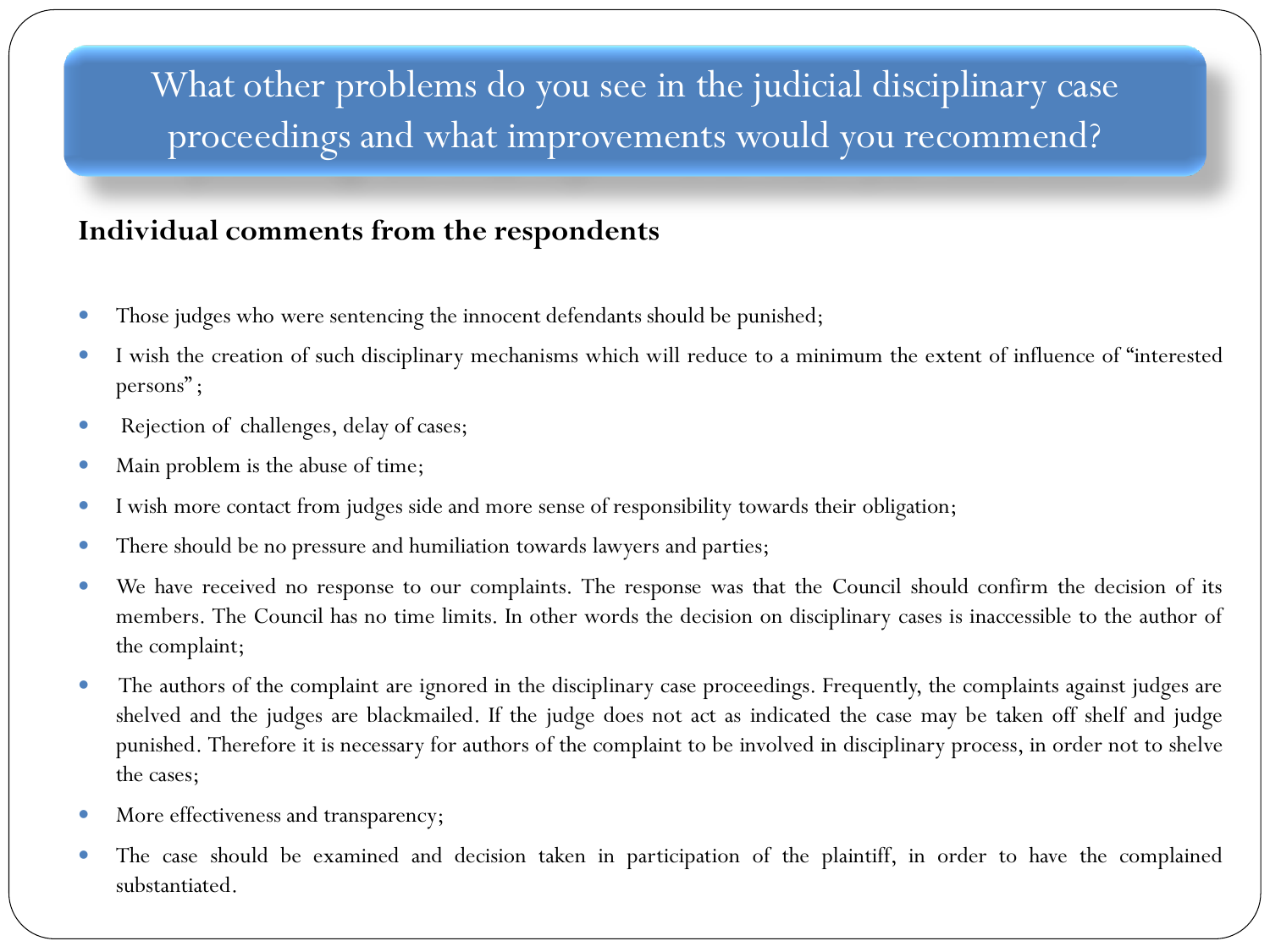# What information would you like to see on the website of Disciplinary Committee of Judges of Common Courts - http://dcj.court.ge/

### **Individual comments from the respondents**

- The case law should be more accessible, showing the types of cases, which are more widespread;
- All information should be public and open;
- more complete information;
- information about the judges who took illegal decisions;
- Names of the judges punished for case delay and sanctions applied;
- Information about the disciplinary cases. Clarification of decisions why was the judge punished or acquitted;
- There is no necessity to have disciplinary committee at all;
- Impartiality;
- Number of cases, substance and results;
- Case law, statistics and full decisions;
- names of judges, substance of the cases and results.